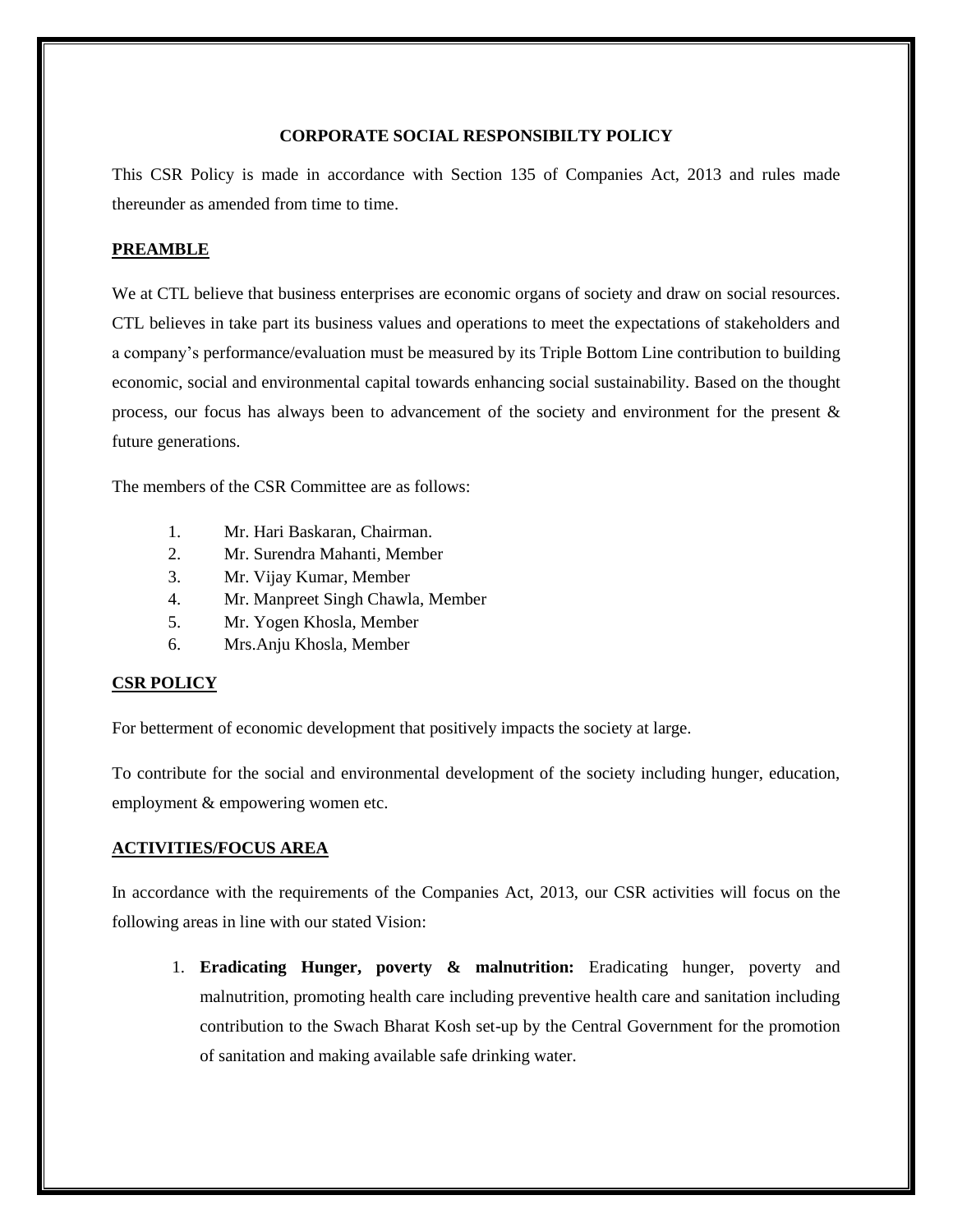- 2. **Education:** To promote education including special education and employment enhancing vocational skills especially among children, women, elderly and the differently abled and livelihood enhancement projects by way of making contributions to institutions for library, laboratories, chairs, competition or quiz etc., for motivating the students.
- 3. **Gender Equality & Woman Empowerment:** Promoting gender equality, empowering women, setting up homes and hostels for women and orphans; setting up old age homes, day care centres and such other facilities for senior citizens and measures for reducing inequalities faced by socially and economically backward groups.
- 4. **Environmental Sustainability:** Ensuring environmental sustainability, ecological balance, protection of flora and fauna, animal welfare, agroforestry, conservation of natural resources and maintaining quality of soil, air and water including contribution to the Clean Ganga Fund set-up by the Central Government for rejuvenation of river Ganga.
- 5. **Natural Heritage, Art & Culture:** Protection of national heritage, art and culture including restoration of buildings and sites of historical importance and works of art; setting up public libraries; promotion and development of traditional arts and handicrafts.
- 6. **Sports:** To promote rural sports, nationally recognized sports and Olympic sports.
- 7. Rural Area Projects & Slum Area Development Projects.
- 8. Measures for the benefit of armed forces veteran, war widows and their dependents.
- 9. Contribution to the Prime Minister's National Relief Fund or any other fund set up by the Central Government for socio-economic development and relief and welfare of the Scheduled Castes, the Scheduled Tribes, other backward classes, minorities and women.
- **10. Incidental Activities:** Employing people and incurring other costs to carry out aforesaid activities.
- **11. Such other activities as the Board/CSR committee as may consider in accordance with the activities given in Schedule VII of the Companies Act, 2013 and other provisions/rules, if any, as amended from time to time.**

#### **APPROACH TOWARDS CSR ACTIVITIES -**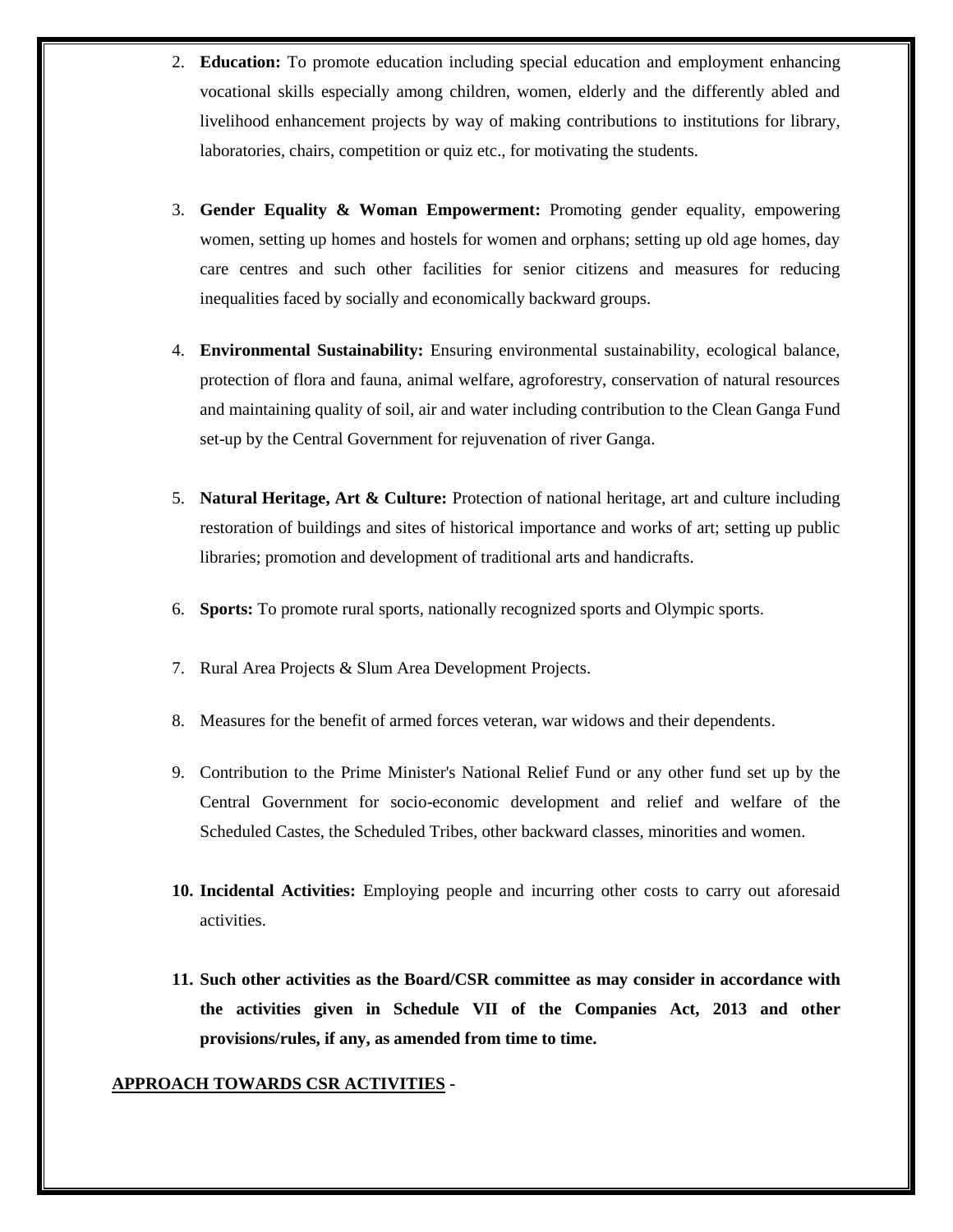CTL will undertake its CSR activities as recommended and approved by Board and approved by CSR Committee by itself or through its own foundation/ trust/ Company incorporated under Section 8 including holding or subsidiary or the other entities/organizations specialize in the aforesaid activities as approved by CSR Committee:

## Provided that-

- (i) If such trust, society or Company is not established by the Company or its holding or subsidiary or associate company, it shall have an established track record of three years in undertaking similar programs or projects;
- (ii) The Company has specified the project or programs to be undertaken through these entities, the modalities of utilization of funds on such projects and programs and the monitoring and reporting mechanism.
- The Company may also collaborate on pooling resources with other companies for undertaking aforesaid projects, programs or CSR activities.

However, the projects, programs or CSR activities that benefit for employees of the Company and their families shall not be considered as CSR activities.

## **CSR FUNDS**

The corpus for the purpose of aforesaid activities would include the following:

- 1. 2 % of the average net profit of the Company made during immediately preceding three financial years.
- 2. Any income arising therefrom.
- 3. Surplus arising out of CSR activities carried out by the Company and such surplus will not be part of business profit of the Company.

# **PLACE/ LOCATION OF THE CSR ACTIVITIES**